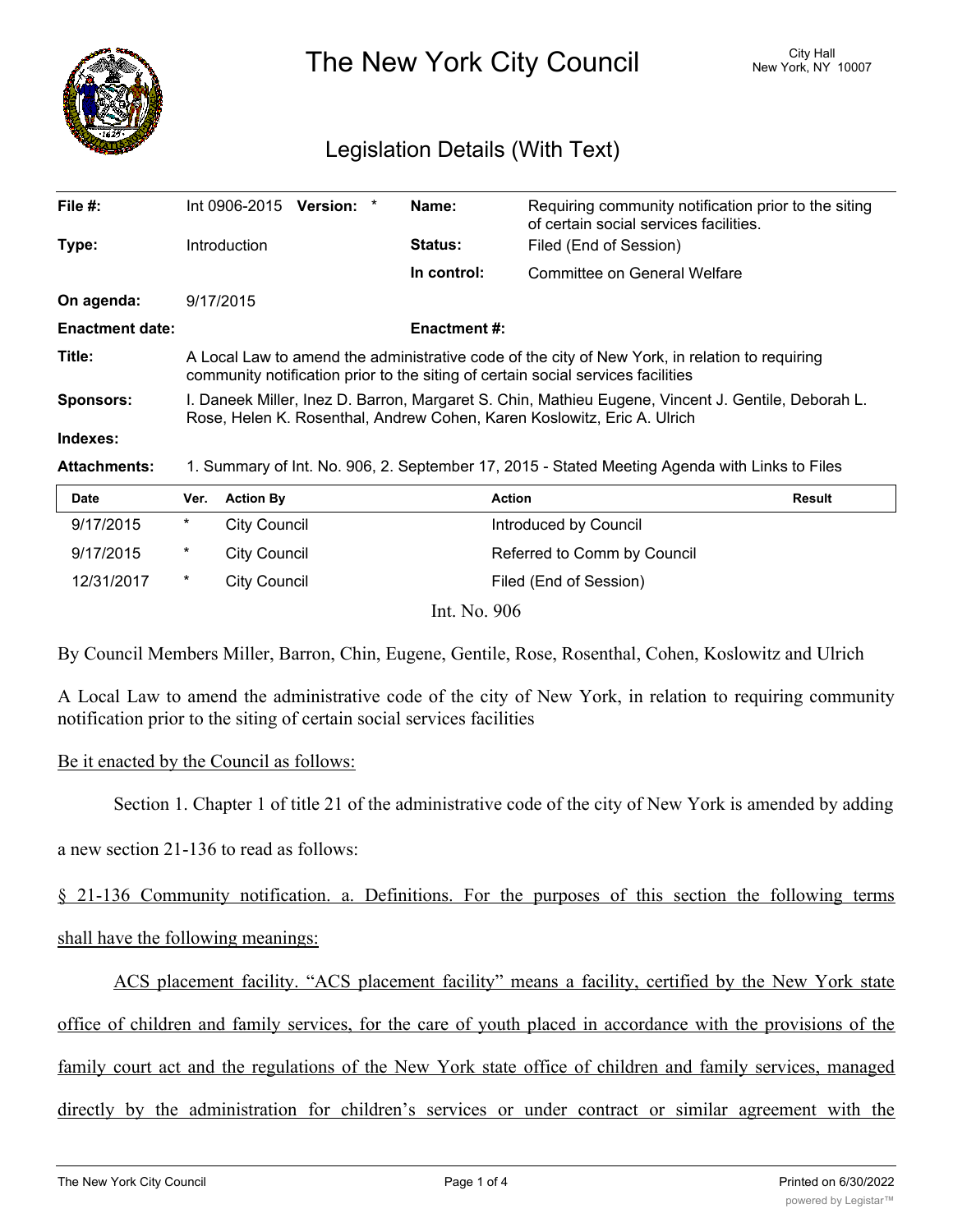## **File #:** Int 0906-2015, **Version:** \*

administration for children's services.

City-administered facilities. "City-administered facilities" means hotels, shelters and other accommodations or associated services, managed by or provided under contract or similar agreement with any city agency, provided to individuals or families who need temporary emergency housing or assistance finding or maintaining stable housing

DHS-administered facilities. "DHS-administered facilities" means city-administered facilities managed directly by the department of homeless services or by a provider under contract or similar agreement with the department of homeless services.

DYCD-administered facilities. "DYCD-administered facilities" means city-administered facilities managed directly by the department of youth and community development or by a provider under contract or similar agreement with the department of youth and community development.

HPD-administered facilities. "HPD-administered facilities" means city-administered facilities managed directly by the department of housing preservation and development or by a provider under contract or similar agreement with the department of housing preservation and development.

HRA-administered facilities. "HRA-administered facilities" means city-administered facilities managed directly by the human resources administration or by a provider under contract or similar agreement with the human resources administration, excluding shelters for victims of domestic violence managed directly by the human resources administration or by a provider under contract or similar agreement with the human resources administration.

Social services facility. "Social services facility" means ACS placement facilities, DHS-administered facilities, DYCD-administered facilities, HPD-administered facilities, HRA-administered facilities or supportive housing facilities.

Supportive housing facilities. "Supportive housing facility" means affordable, independent, and permanent housing with support services for tenants, including but not limited to people who have been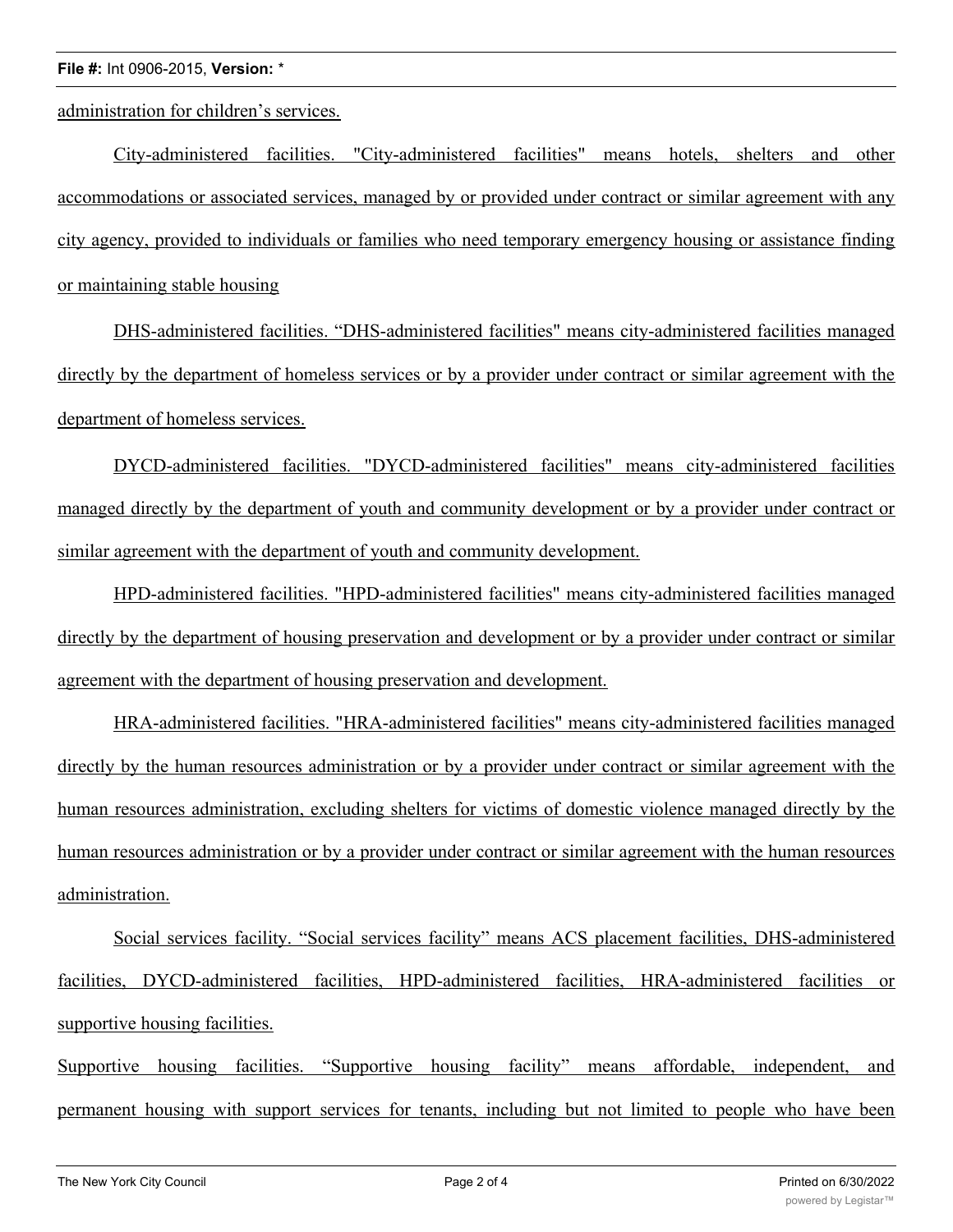homeless, have histories of substance abuse, are coping with mental illness, have chronic illnesses such HIV/AIDS, are young adults aging out of foster care, are homeless veterans, or grandparents raising grandchildren, and is under contract with a city agency including but not limited to the department of health and mental hygiene and the human resources administration.

b. Prior to an agency entering into a contract or similar agreement to provide services at a new location as a social services facility, to expand the size of a social services facility or to change the type of services provided at a social services facility, the commissioner of the relevant agency shall provide notification in writing as follows:

1. The notification shall be provided to the council member in whose district the social services facility will be located, and to the community board for the community district in which the social services facility will be located; and

2. The notification shall include the address of the social services facility, the number of people who will be housed, the name of the person or entity operating the social services facility, the name of any organization, whether for-profit or not-for-profit, that will be providing services to the occupants of the social services facility at the outset of the operation of such facility, the name of the owner and developer, if any, of the building where the social services facility will be located, the type of social services facility, and a description of the services that will be provided at the outset of the operation of such facility; and

3. The notification shall be provided 30 days before the relevant agency enters into such contractual arrangement or similar agreement with the social services facility provider.

c. The information provided in subdivision b shall be posted in the public data set established pursuant to chapter 5 of title 23 of this code 30 days before the relevant agency enters into a contractual arrangement or similar agreement with the social services facility provider.

§ 2. This legislation takes effect immediately.